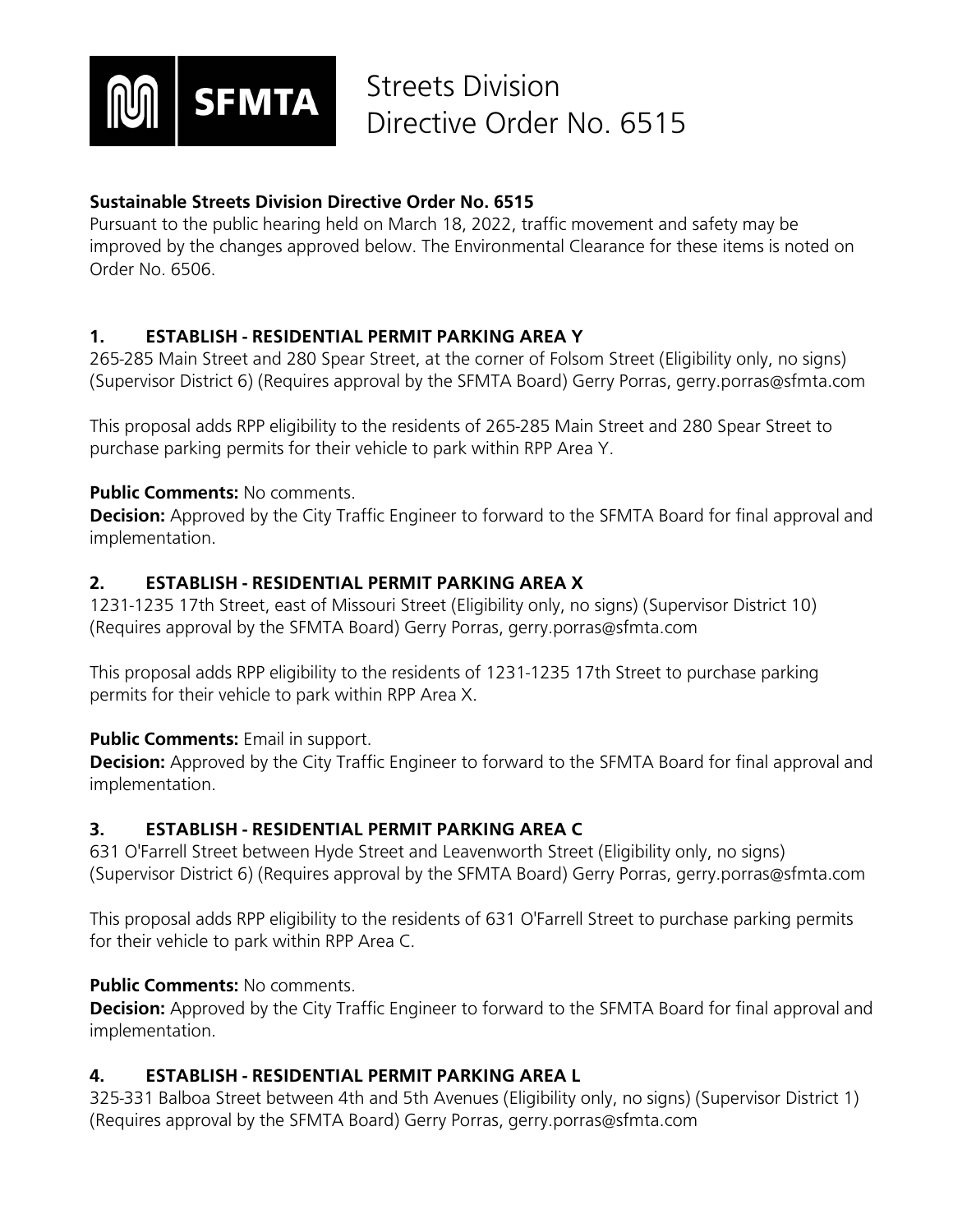

This proposal adds RPP eligibility to the residents of 325-331 Balboa Street to purchase parking permits for their vehicle to park within RPP Area L.

## **Public Comments: No comments.**

**Decision:** Approved by the City Traffic Engineer to forward to the SFMTA Board for final approval and implementation.

## **5. ESTABLISH - RESIDENTIAL PERMIT PARKING AREA L**

330-350 Balboa Street between 4th and 5th Avenues (Eligibility only, no signs) (Supervisor District 1) (Requires approval by the SFMTA Board) Gerry Porras, gerry.porras@sfmta.com

This proposal adds RPP eligibility to the residents of 330-350 Balboa Street so they can purchase parking permits for their vehicle to park within RPP Area L.

## **Public Comments: No comments.**

**Decision:** Approved by the City Traffic Engineer to forward to the SFMTA Board for final approval and implementation.

## **6. ESTABLISH - RESIDENTIAL PERMIT PARKING AREA R/HV\***

\* RPP Area R will soon become part of RPP Area HV

347-351 Hayes Street, west of Franklin Street (Eligibility only, no signs) (Supervisor District 5) (Requires approval by the SFMTA Board) Gerry Porras, gerry.porras@sfmta.com

This proposal adds RPP eligibility to the residents of 347-351 Hayes Street to purchase parking permits for their vehicle to park within RPP Area R/HV.

## **Public Comments: No comments.**

**Decision:** Approved by the City Traffic Engineer to forward to the SFMTA Board for final approval and implementation.

## **7. ESTABLISH - RESIDENTIAL PERMIT PARKING AREA J**

635-641 Irving Street, east of 8th Avenue (Eligibility only, no signs) (Supervisor District 5) (Requires approval by the SFMTA Board) Gerry Porras, gerry.porras@sfmta.com

This proposal adds RPP eligibility to the residents of 635-641 Irving Street to purchase parking permits for their vehicle to park within RPP Area J.

## **Public Comments: No comments.**

**Decision:** Approved by the City Traffic Engineer to forward to the SFMTA Board for final approval and implementation.

## **8. ESTABLISH - RESIDENTIAL PERMIT PARKING AREA C**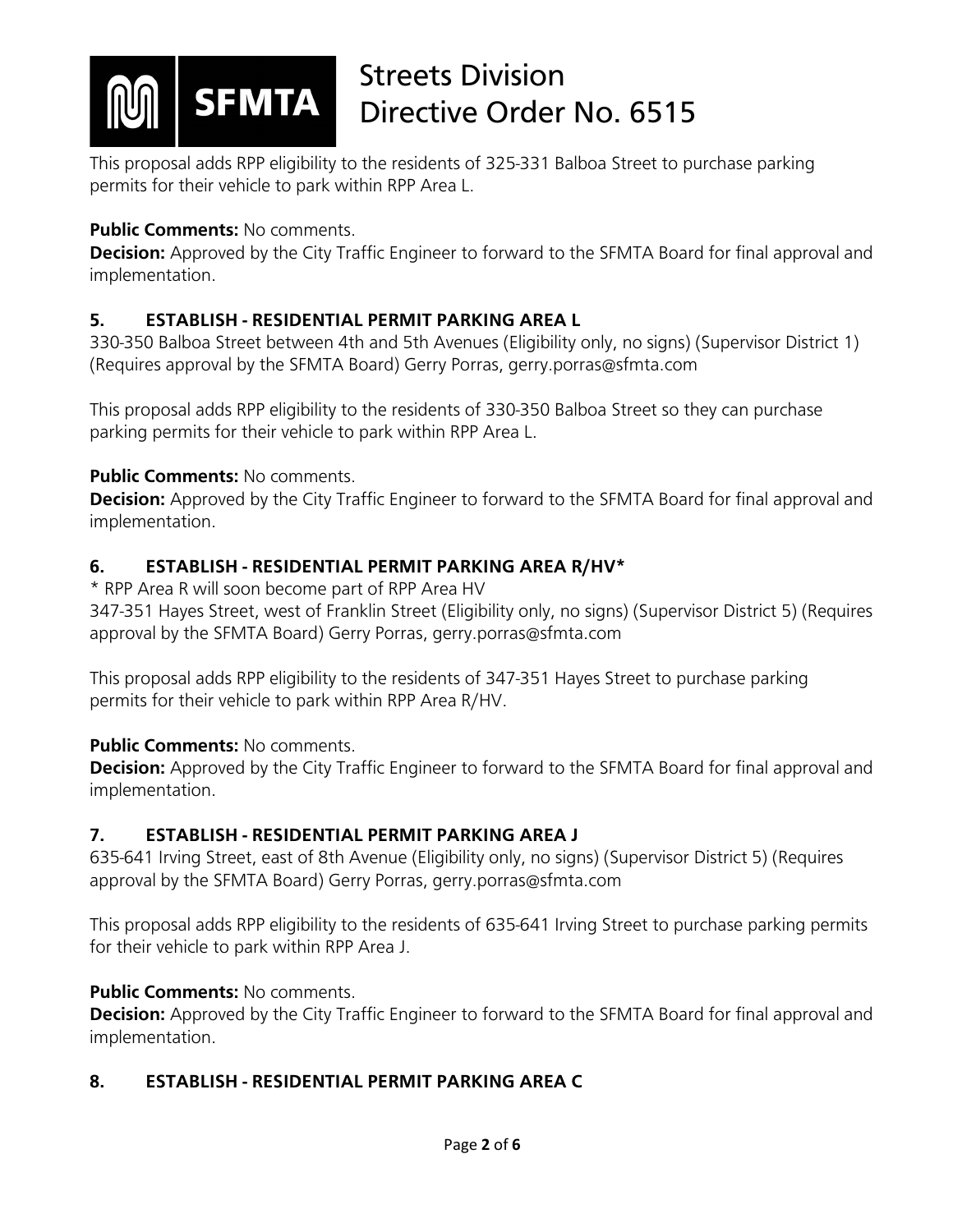

930 Post Street Between Larkin and Hyde Streets (Eligibility only, no signs) (Supervisor District 3) (Requires approval by the SFMTA Board) Gerry Porras, gerry.porras@sfmta.com

This proposal adds RPP eligibility to the residents of 930 Post Street to purchase parking permits for their vehicle to park within RPP Area C.

**Public Comments:** Comment and multiple emails in support.

**Decision:** Approved by the City Traffic Engineer to forward to the SFMTA Board for final approval and implementation.

## **9. ESTABLISH - RESIDENTIAL PERMIT PARKING AREA N**

## **ESTABLISH - 2-HOUR PARKING, 9 AM TO 6 PM, MONDAY THROUGH FRIDAY, EXCEPT VEHICLES WITH AREA N PERMITS**

Anza Street, both sides, between 9th and 10th Avenue (Supervisor District 1) (Requires approval by the SFMTA Board) Gerry Porras, gerry.porras@sfmta.com

This proposal adds RPP extension to the residents of Anza Street, both sides, between 9th and 10th Avenue to purchase parking permits for their vehicle to park within RPP Area N.

## **Public Comments:** Multiple comments in support.

**Decision:** Approved by the City Traffic Engineer to forward to the SFMTA Board for final approval and implementation.

## **10. ESTABLISH - RESIDENTIAL PERMIT PARKING AREA S**

## **ESTABLISH - 2-HOUR PARKING, BOTH SIDES, 8 AM TO 9 PM, MONDAY THROUGH FRIDAY, EXCEPT VEHICLES WITH AREA S PERMIT**

Upper Terrace, both sides, between Masonic Avenue and Buena Vista Avenue East (Supervisor District 8) (Requires approval by the SFMTA Board) Gerry Porras, gerry.porras@sfmta.com

This proposal will add Area S restrictions to both sides of Upper Terrace between Masonic Avenue and Buena Vista Avenue and extend eligibility to currently ineligible addresses on the north side of Upper Terrace as well as 499 Buena Vista Avenue East.

**Public Comments:** Suggestion to explore one-way or parking prohibition. No objections. **Decision:** Approved by the City Traffic Engineer to forward to the SFMTA Board for final approval and implementation.

## **11. ESTABLISH – PERPENDICULAR PARKING**

Divisadero Street, west side, from Vallejo Street to 100 feet north of Broadway (Supervisor District 2) (Requires approval by the SFMTA Board) Amy Chun, amy.chun@sfmta.com

Proposal to formalize existing parking perpendicular parking conditions.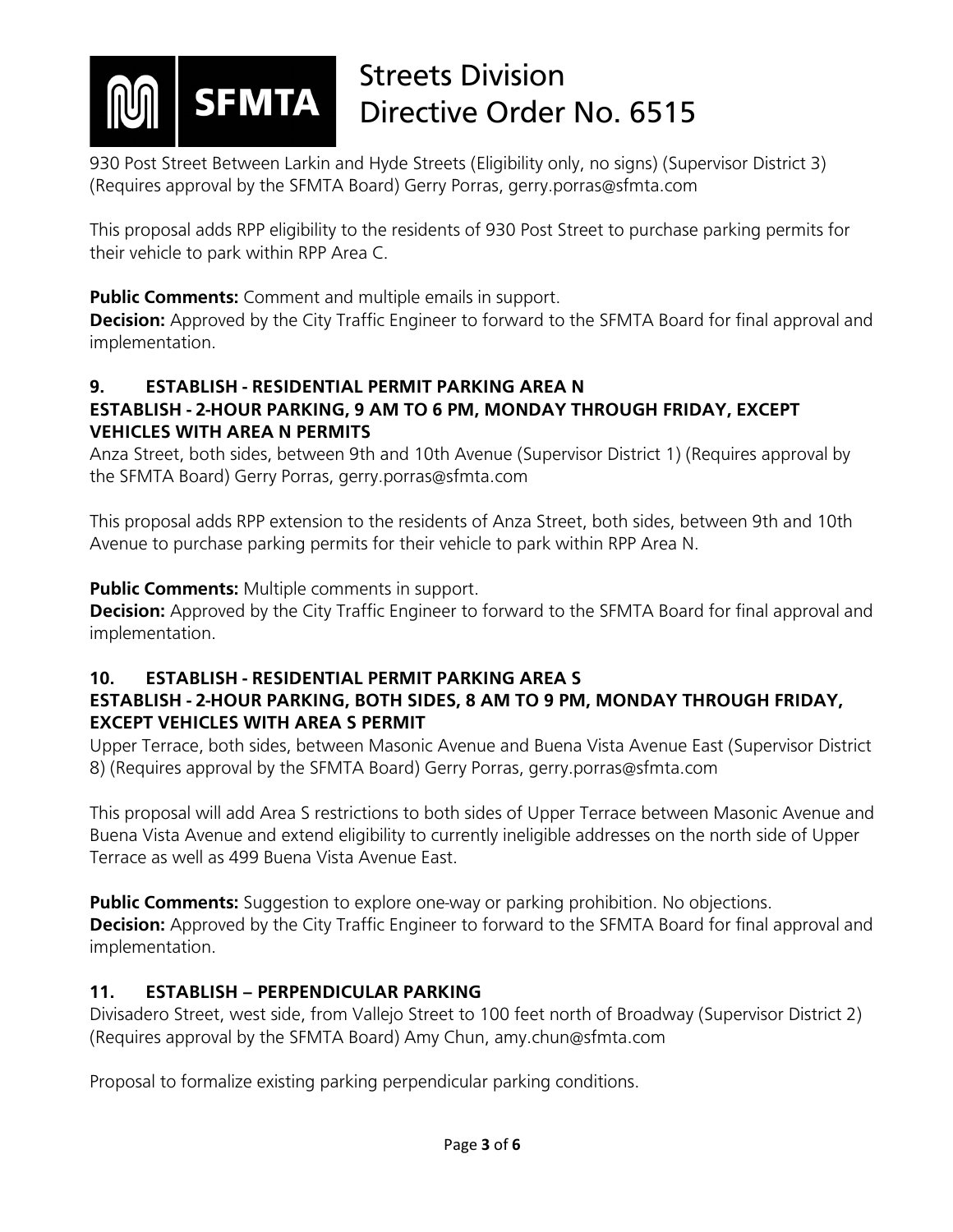

**Public Comments:** Comments in support and opposition to proposal.

**Decision:** Revised location description to exclude the southern 100-foot portion of the block. Approved by the City Traffic Engineer to forward to the SFMTA Board for final approval and implementation.

## **12(a). ESTABLISH - SPEED TABLE**

Newcomb Avenue at Lane Street, east crossing (only across WB direction)

## **12(b). ESTABLISH - SPEED TABLE**

Newcomb Avenue at Keith Street, east crossing (only across WB direction) (Supervisor District 10) (Approvable by the City Traffic Engineer) John Garzee, John.Garzee@SFMTA.com

This proposal installs traffic calming devices on the block after residents have requested further traffic calming. SFMTA will be conducting an evaluation of the effectiveness of raised crosswalks and speed tables to ascertain their respective effectiveness.

**Public Comments:** No comments.

**Decision:** Approved by the City Traffic Engineer for implementation. **#**

## **13. RESCIND - 25 MPH SPEED LIMIT**

## **ESTABLISH - 20 MPH SPEED LIMIT**

- 1. Clement Street, between Funston Avenue and Arguello Boulevard (Supervisor District 1)
- 2. Columbus Avenue, between Washington Street and North Point Street (Supervisor Districts 2 and 3)
- 3. Geary Street, between Mason Street and Market Street (Supervisor District 3)
- 4. Post Street, between Mason Street and Market Street (Supervisor District 3)
- 5. Powell Street, between Bush Street and Ellis Street (Supervisor District 3)
- 6. Stockton Street, between Sacramento Street and Filbert Street (Supervisor District 3)
- 7. Taraval Street, between 17th Avenue and 26th Avenue (Supervisor District 4 and 7)
- 8. Hayes Street, between Franklin Street and Laguna Street (Supervisor District 5)
- 9. Diamond Street, between Chenery Street and Bosworth Street (Supervisor District 8)
- 10. Cortland Avenue, between Bonview Street and Folsom Street (Supervisor District 9)
- 11. Leland Avenue, between Bayshore Boulevard and Alpha Street (Supervisor District 10)
- 12. Mission Street, between Foote Avenue and Silver Avenue (Supervisor District 11)

(Requires approval by the SFMTA Board) Jeffrey Tom, Jeffrey.tom@sfmta.com

Proposing to lower speed limits from 25 MPH to 20 MPH in eligible business activity districts per California Assembly Bill 43.

**Public Comments:** Comment in support for 13.2. Request received to review signal timing for pedestrians crossing Columbus in the north crosswalk. Suggestion to state each corridor's eligibility in TASC packet.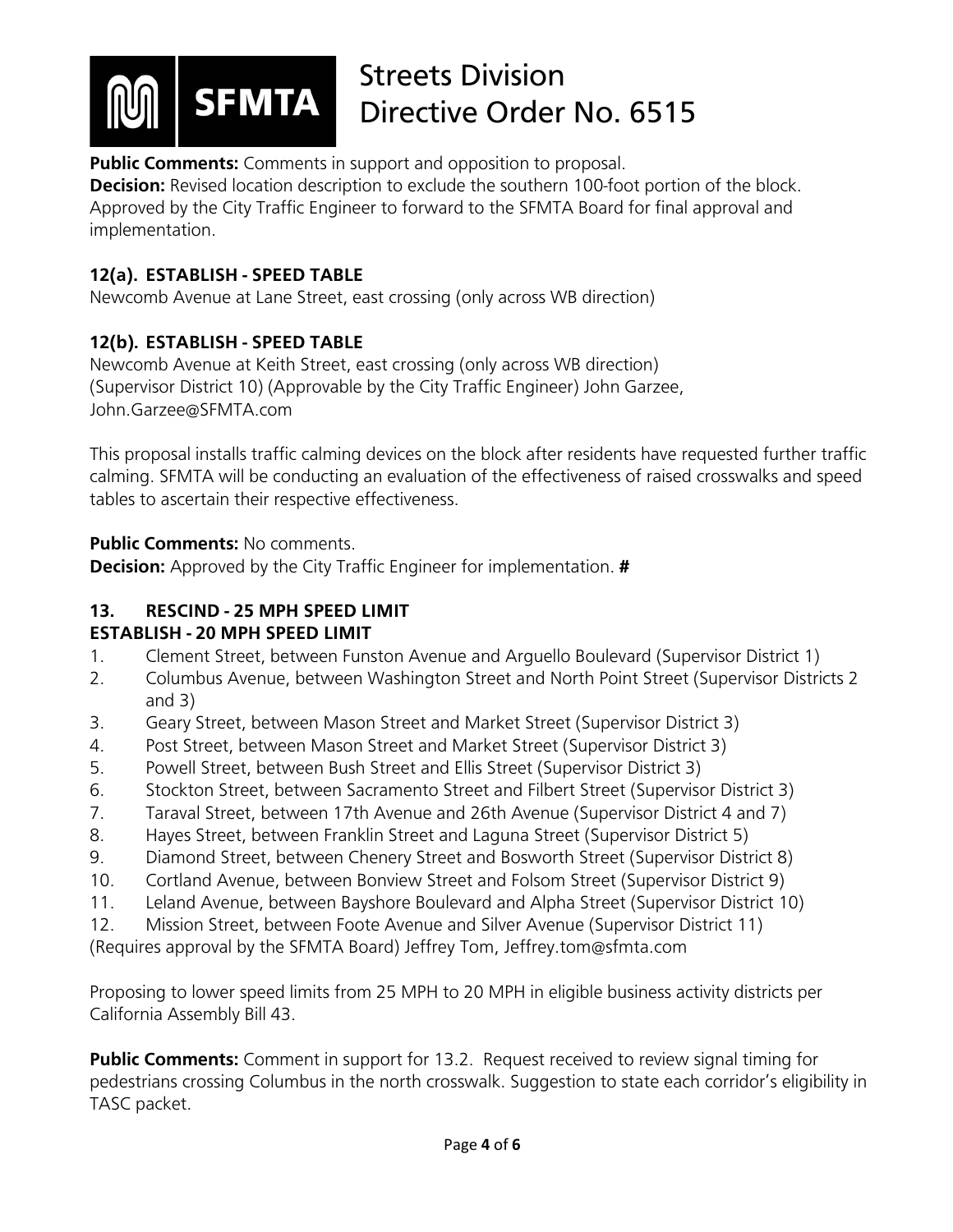

**Decision:** Approved by the City Traffic Engineer to forward to the SFMTA Board for final approval and implementation.

## **14. ESTABLISH – NO STOPPING EXCEPT BICYCLES**

## **ESTABLISH – BIKE SHARE STATION**

Pierce Street, east side, from Chestnut Street to 48 feet southerly (43-foot bike share station in parking lane with red zones on either side) (Supervisor District 2) (Approvable by the City Traffic Engineer) Laura Stonehill, laura.stonehill@sfmta.com

Proposal to establish a Bay Wheels bike share station in the parking lane on Pierce Street at Chestnut Street, adjacent to Tri Counties Bank.

#### **Public Comments:** No comments.

**Decision:** Item withdrawn.

## **15. ESTABLISH – NO STOPPING EXCEPT BICYCLES ESTABLISH – BIKE SHARE STATION**

Divisadero Street, west side, from 24 feet to 84 feet north of Lombard Street (60-foot bike share station in parking lane) (Supervisor District 2) (Approvable by the City Traffic Engineer) Laura Stonehill, laura.stonehill@sfmta.com

Proposal to establish a Bay Wheels bike share station in the parking lane on Divisadero Street at Lombard Street, adjacent to Walgreens.

**Public Comments: No comments. Decision:** Item withdrawn.

## **GENERAL COMMENTS:**

• Bikeshare Station TASC packets missing some pages from emails. Attachments mentioned in emails should be included for reference.

*Whether or not the City Traffic Engineer's decision is considered a Final SFMTA Decision is determined by Division II, Section 203 of the Transportation Code. If the City Traffic Engineer approves a parking or traffic modification, it is considered a Final SFMTA Decision. If the City Traffic Engineer disapproves or declines a parking or traffic modification, a member of the public must request additional review by the SFMTA of that decision which shall be conducted pursuant to Division II, Section 203 of the Transportation Code before the decision becomes a Final SFMTA Decision. Final SFMTA Decisions, whether made by the City Traffic Engineer or the SFMTA Board, can be reviewed by the Board of Supervisors pursuant to [Ordinance 127-18.](https://sfbos.org/sites/default/files/o0127-18.pdf) Decisions reviewable by the Board of Supervisors are denoted with a pound (#). Information about the review process can be found at: [https://sfbos.org/sites/default/files/SFMTA\\_Action\\_Review\\_Info\\_Sheet.pdf.](https://sfbos.org/sites/default/files/SFMTA_Action_Review_Info_Sheet.pdf)*